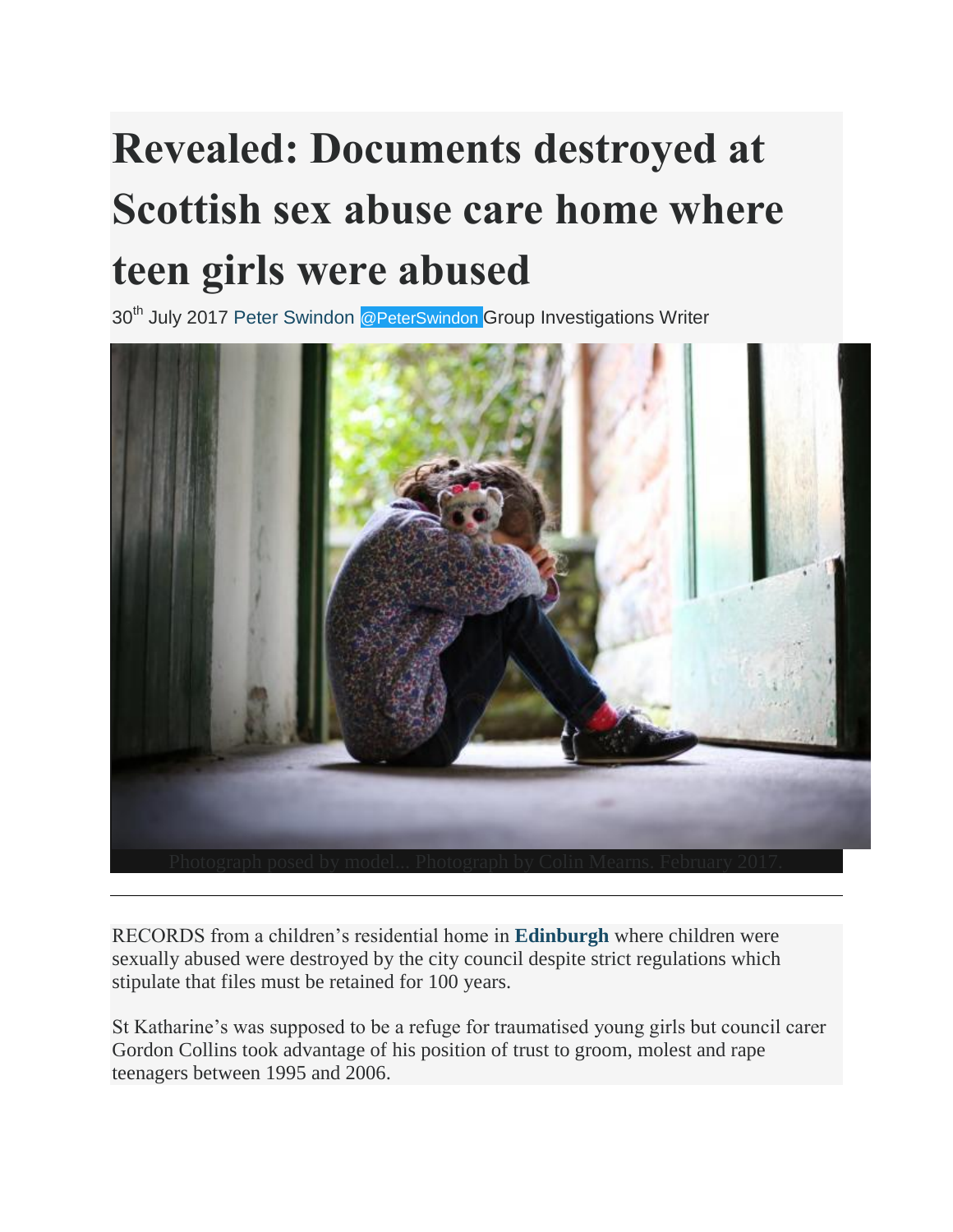Another member of staff who worked there was jailed in 2008 for possessing 239 pictures and 70 video clips of children being abused. Around 30 of the images owned by Kevin Glancy showed the most extreme level of abuse, level five.

One former resident who was at St Katharine's secure unit for a year in the late 1990s – when Glancy worked there – has revealed that on her first night "aggressive" male members of staff tried to strip-search her and she heard screams for help from other residents in nearby rooms. Last month she submitted a Freedom of Information request to obtain copies of records relating to her time in care but was told the files were "destroyed" due to an "administrative error". The woman who is now in her 30s fears a "cover up" and called on the City of Edinburgh Council to reveal how many records were shredded. Her call for transparency has been backed by organisations that support survivors of child abuse.

St Katharine's is one of eight local authority establishments under investigation by the Scottish Child Abuse Inquiry. The inquiry is also looking into eight institutions run by religious orders, six boarding schools and four charities including Barnardo's and Quarriers.

In response to the former St Katharine's resident's Freedom of Information (FOI) request an Information Rights Officer said: "I am afraid that upon searching for your information it became apparent that historic information relating to your time at St Katharine's Unit has been destroyed".

The Information Rights Officer noted in the letter that it is "normal practice to keep information relating to children in care for a period of 100 years" and blamed an "administrative error" for the failure to retain files. The council worker "profusely apologised" and pledged that the local authority's Records Management team would carry out a review.

The woman who submitted the FoI has asked not to be identified, but she told the Sunday Herald: "I was shocked. My worry is it's a cover up and I want to know how widespread it is. I really want to know exactly when my files were destroyed and who worked in the office at the time."

She is not ready to speak about what happened to her while at St Katharine's but said on her first night "two aggressive male staff members who towered over my 15-year-old frame told me they needed to perform a strip-search". She resisted and was locked in a room overnight where she heard "banging and horrific screams for help coming from the room next door."

St Katharine's became notorious after it came to light that former employee Gordon Collins abused children between 1995 and 2006. He carried out the attacks at two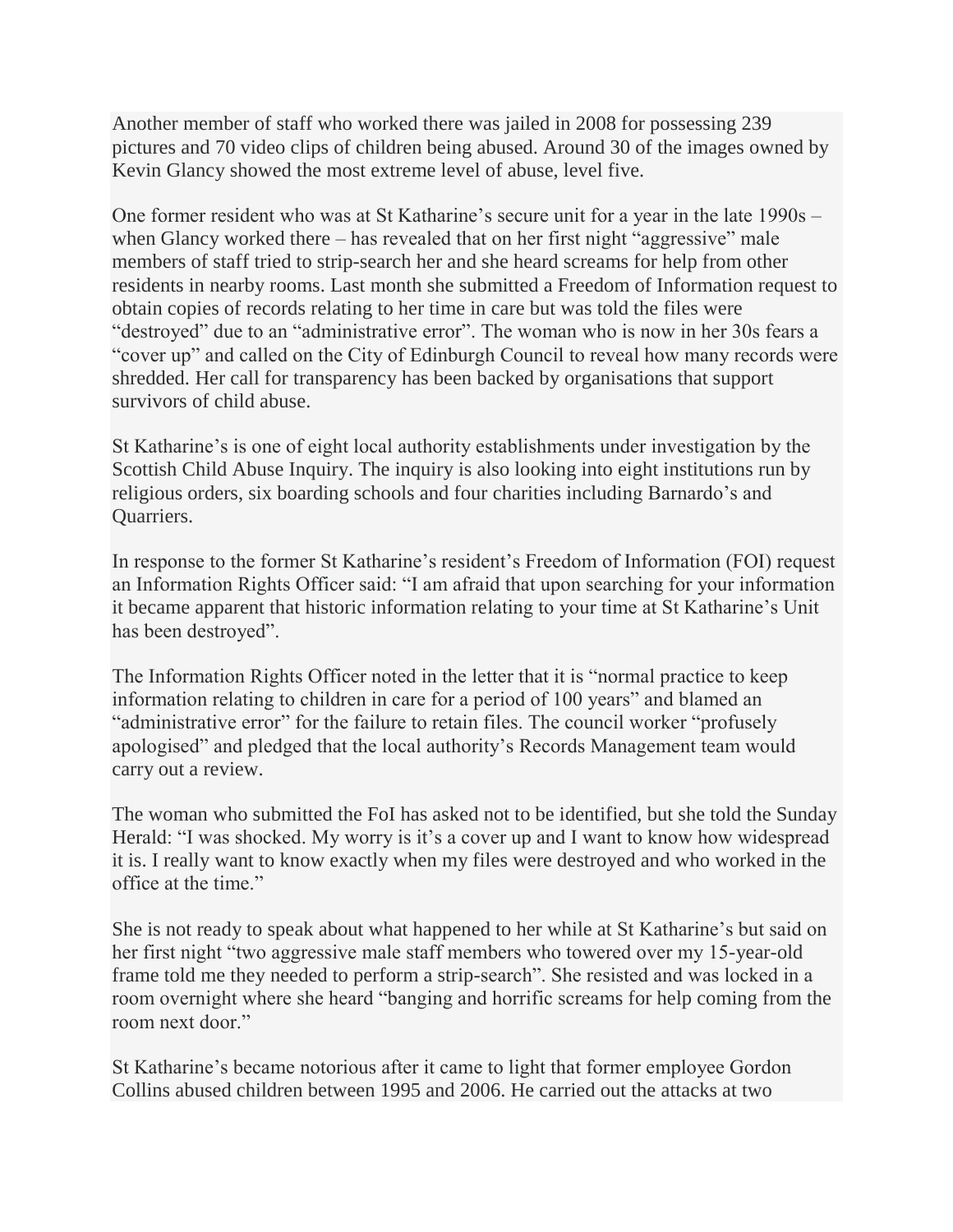council-run residential units – St Katharine's Secure Unit and Northfield Young Persons Unit. Four girls were assaulted, aged between 13 and 15. One girl was told she was beautiful, and given cigarettes and sweets. Another was molested over the course of a year.

One of the victims was raped after Collins went into her room at night. The teenager – who had been placed in the home after a series of violent attacks by her stepfather – was repeatedly raped by Collins over the course of a year.

Collins was jailed for six years in June last year, then the sentence was increased to 10 years by Lord Brodie following an unsuccessful appeal in November. Brodie said Collins "committed an appalling series of offences involving the predatory sexual abuse of four vulnerable teenaged girls" when he was "in a position of trust" and noted that Collins has "shown no remorse and continues to deny responsibility for the offences".

Another former St Katharine's employee, Kevin Glancy, was jailed for 15 months and placed on the sex offenders register for 10 years in 2008 for possessing child pornography. Sheriff Elizabeth Jarvie said at the time: "It's quite clear that the children involved here had been the subject of serious abuse. You are part of the audience that perpetrates that such abuse is sustained."

The Sunday Herald contacted the Information Rights Manager at the City of Edinburgh Council, Douglas Stephen, who confirmed that the local authority had launched an investigation into why files were destroyed. He also warned that the destruction of records may be more widespread. Stephen said: "Unfortunately we don't know if it's an isolated incident. There is a team investigating. It's particularly unfortunate that this has happened and we are offering support. I don't think it's a systematic error, it appears to be an administrative error. Something has gone wrong and we need to find out what has happened and make sure it doesn't happen again."

Alan Draper of the organisation In Care Abuse Survivors (INCAS) said the destruction of children's records is "potentially criminal". He said: "To claim that it was an administrative error is an unacceptable excuse. I suspect it is probably widespread. It seems rather convenient to destroy records from a time period when abuse was taking place. The abuse inquiry must hold people to account for these organisational failures. The destruction of records also raises questions about whether it was deliberate and whether **[police](http://www.heraldscotland.com/search/?search=police&topic_id=8792)** should be investigating."

David Whelan of FBGA (Former Boys and Girls Abused of Quarriers Homes) said destruction of records will be a "major issue" for the abuse inquiry. Whelan was abused in care and spent two years battling for his records before **[Glasgow](http://www.heraldscotland.com/search/?search=Glasgow&topic_id=8799)** Social Care Services admitted there were none. He said: "There are huge concerns about organisations getting rid of records which could be used in the inquiry as evidence. In some cases these records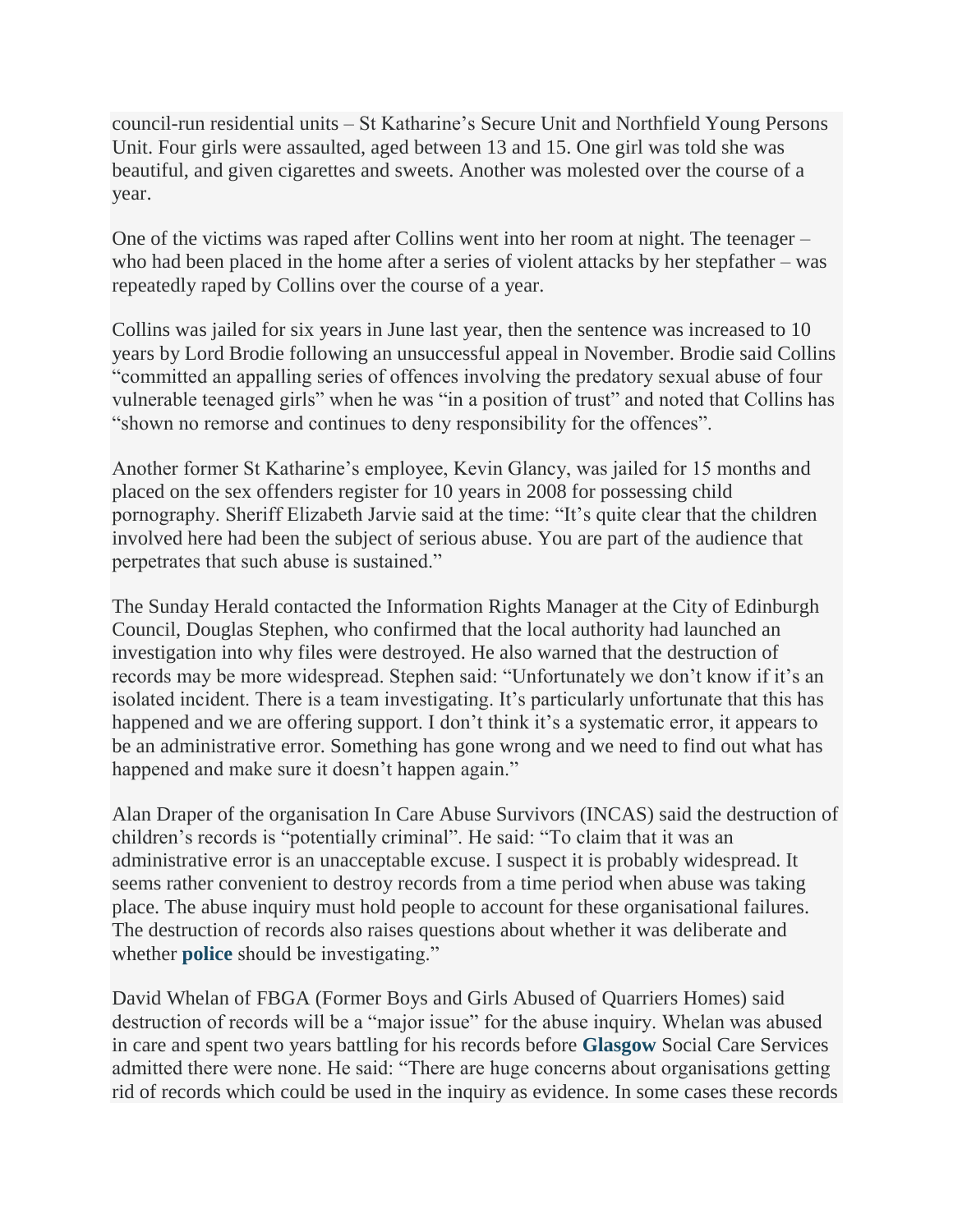could have helped with the investigations. This new evidence that records were destroyed by this local authority raises further concerns about how widespread the problem is. The fact that it's relatively recent makes it all the more serious. You would not expect records to disappear after the 1980s. The destruction of records also raises questions about why they were destroyed, particularly in relation to this case."

Dave Sharp, who is a spokesman for SAFE (Seek And Find Everyone abused in childhood), which is working to encourage abuse survivors to contact the Scottish Child Abuse Inquiry, said: "There are many people including myself who have spent years trying to get hold of records of our time in institutions in **[Scotland](http://www.heraldscotland.com/search/?search=Scotland&topic_id=8820)**. The effect this has on your life is devastating. There are many examples of adults who have come forward years after being abused looking for their records to try and get some kind of understanding of what happened to them.

"If you search online for facts and figures about historical child abuse in any country and in any language you will be bombarded with information about the wheres and whys – but when you start asking questions in Scotland you are met with this great big brick wall of silence. Everyone has to wake up and see what has gone on. There are far more organisations, including local authorities, that were involved in the destroying of records than people really think. This is yet another reason why there has to be a national public awareness campaign about the Scottish Child Abuse Inquiry."

Janine Rennie, Chief Executive of Wellbeing Scotland, a charity which supports survivors of abuse, said: "Records are evidence which can help survivors in achieving justice, either criminal or civil. The destruction of records is not an administrative failing, it is destruction of evidence, intentionally or in error. It is happening too often and to ensure justice and redress for survivors for the harm caused, those responsible for destroying records must be held to account."

A spokeswoman for the Scottish **[Government](http://www.heraldscotland.com/search/?search=Government&topic_id=8816)** said: "The statutory requirement on local authorities is to retain records for 100 years relating to a child who is looked after…the Scottish Government would expect all local authorities to comply with this statutory duty."

A spokeswoman for City of Edinburgh Council apologised for the "administrative error" and said they are "investigating the circumstances which led to the error", as well as providing support to the woman affected.

A spokesman for COSLA, the association of local authorities, said: "We are fully committed to working with both survivors and agencies to ensure the removal of barriers to justice for survivors of historical child abuse. We fundamentally support the coming Limitation Act and recognise that a key aspect of implementing this legislation is access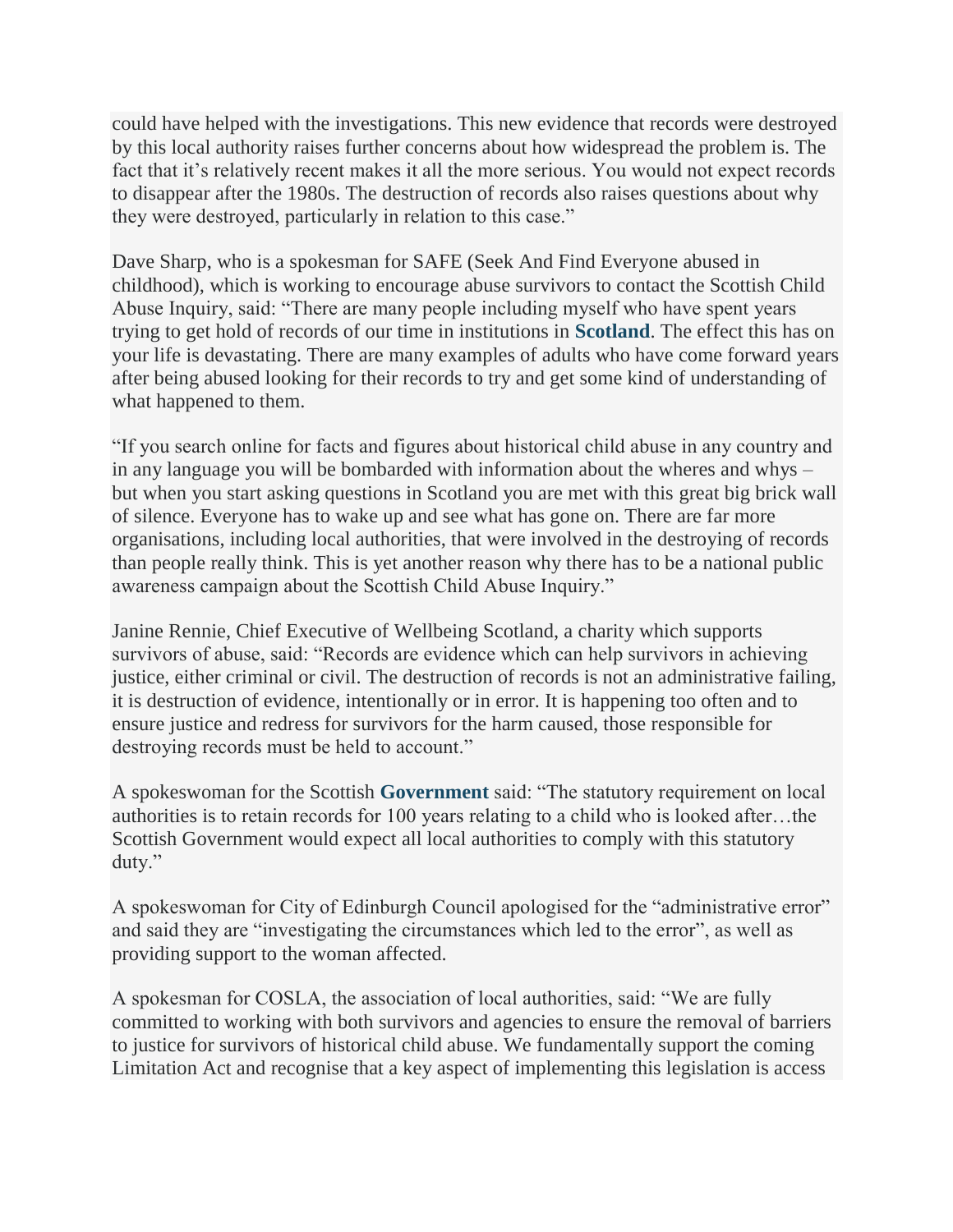to files and records. We know this requires transparency and sensitivity and councils will do everything in their power to make records available."

A spokesman for the Scottish Child Abuse Inquiry said it has "invested in a wide-ranging public information campaign" and is encouraging survivors to call 0800 0929300 or emailing talktous@childabuseinquiry.scot

Councils in Scotland systematically destroyed care home records

A report into abuse in Scottish children's homes found that senior council staff in Scotland ordered the destruction of records.

The dossier – Historical Abuse Systemic Review Residential Schools and Children's Homes in Scotland 1950 to 1995 – by Tom Shaw, former chief inspector of education in Northern Ireland, said: "Some people in key positions, such as senior managers, seemed to lack understanding about the significance of records, what records existed and where. Some senior people in local authorities, voluntary and religious organisations were guarded and even unwilling to help. The review also learned that senior people had ordered records to be destroyed."

The Public Records (Scotland) Act 1937 was the main law in place to ensure preservation of public records during the period of the review.

The report, published in 2007, said: "The absence of adequate public records legislation means that local authorities aren't consistent in how they deal with archives or manage records. Many have archives, but archivists complain of lack of funding and of little value being placed on their work. There is no guidance on how to identify and keep records and when it's acceptable to destroy records."

The review's survey of local authority archivists revealed a litany of problems with retaining records. All records after 1996 are on recycled paper, which is "unlikely to survive in the long term", the report said. One archive holds no records specific to children's residential establishments, and attempts to find the information from council departments failed. Another archivist said they were instructed to destroy records in 2004.

The report also noted that: "Senior people working in social work departments had ordered records associated with children's residential services to be destroyed. These included children's files and management records."

"I sat on my bed, terrified, not sure what was happening to the girl next door, wondering if I would be next."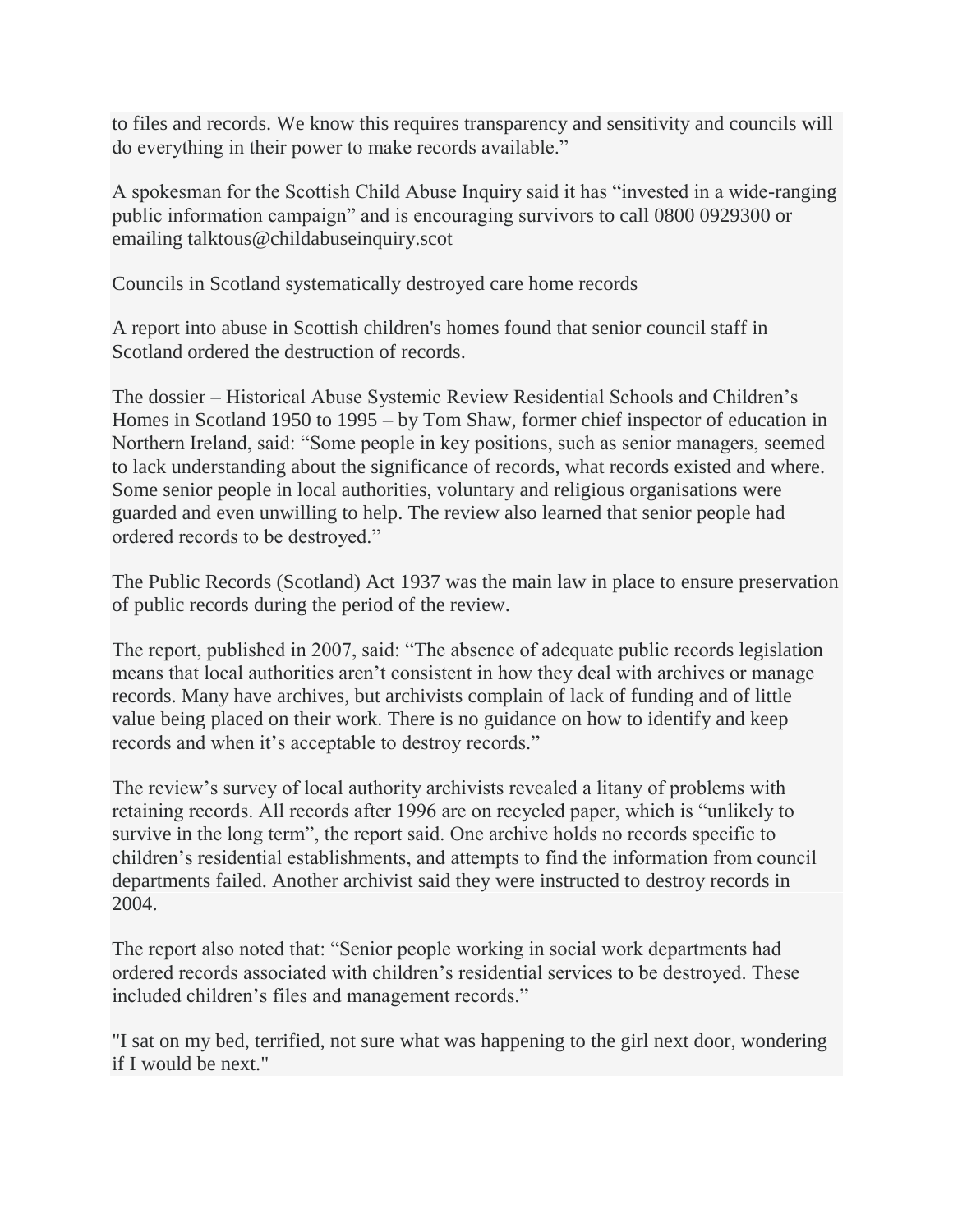The words below are extracts from writing by the former St Katharine's resident who submitted the FOI but discovered her records had been destroyed. She has asked not to be named.

"Yesterday, I sat in therapy, discussing this feeling I have that I am invisible, insignificant, that I could disappear and nobody would notice. That I am inferior to everybody else, that there's something different about me that makes me less than human.

"These beliefs don't come from nowhere. A lot of them can be traced back to the time I spent in a secure unit when I was a teenager. I had been placed there after spending several years being moved around different hospitals struggling with an eating disorder and several suicide attempts.

"I had been told I was going to a secure unit for my own safety, but I wasn't told what this really meant, or what it would be like when I got there. Nothing could have prepared me for what happened on my arrival.

"I was taken to an 'interview room' that was more like a cupboard where I sat across from two aggressive male staff members who towered over my 15-year-old frame. They told me they needed to perform a strip-search before I could enter the unit. I refused, and insisted on a female member of staff being present. Nobody had requested this before and I was locked in this suffocating room for hours before a female staff member was found in a nearby children's home. 'Welcome to secure,' I was told.

"I was then taken to my room and told that because of the trouble I'd caused, there would be a delay before someone could come search my belongings and they would come back later. I was locked in my room, sitting on my mattress, waiting. Nobody came back that night. I listened as everyone got ready for bed, shouting threats at each other and the 'new bitch' who'd delayed their cigarette break. I listened to banging and horrific screams for help coming from the room next door. I sat on my bed, terrified, not sure what was happening to the girl next door, wondering if I would be next.

"I have never been as scared in my life as I was that night. Nor have I ever felt so vulnerable, so powerless, so alone. It hit me like a thousand bricks that I was trapped, and although people knew where I was, I had no way of getting out or calling for help. I felt like a ghost. I had vanished from my own life.

"My memories of the months that followed are patchy. My fear levels shot through the roof that night and did not come down.